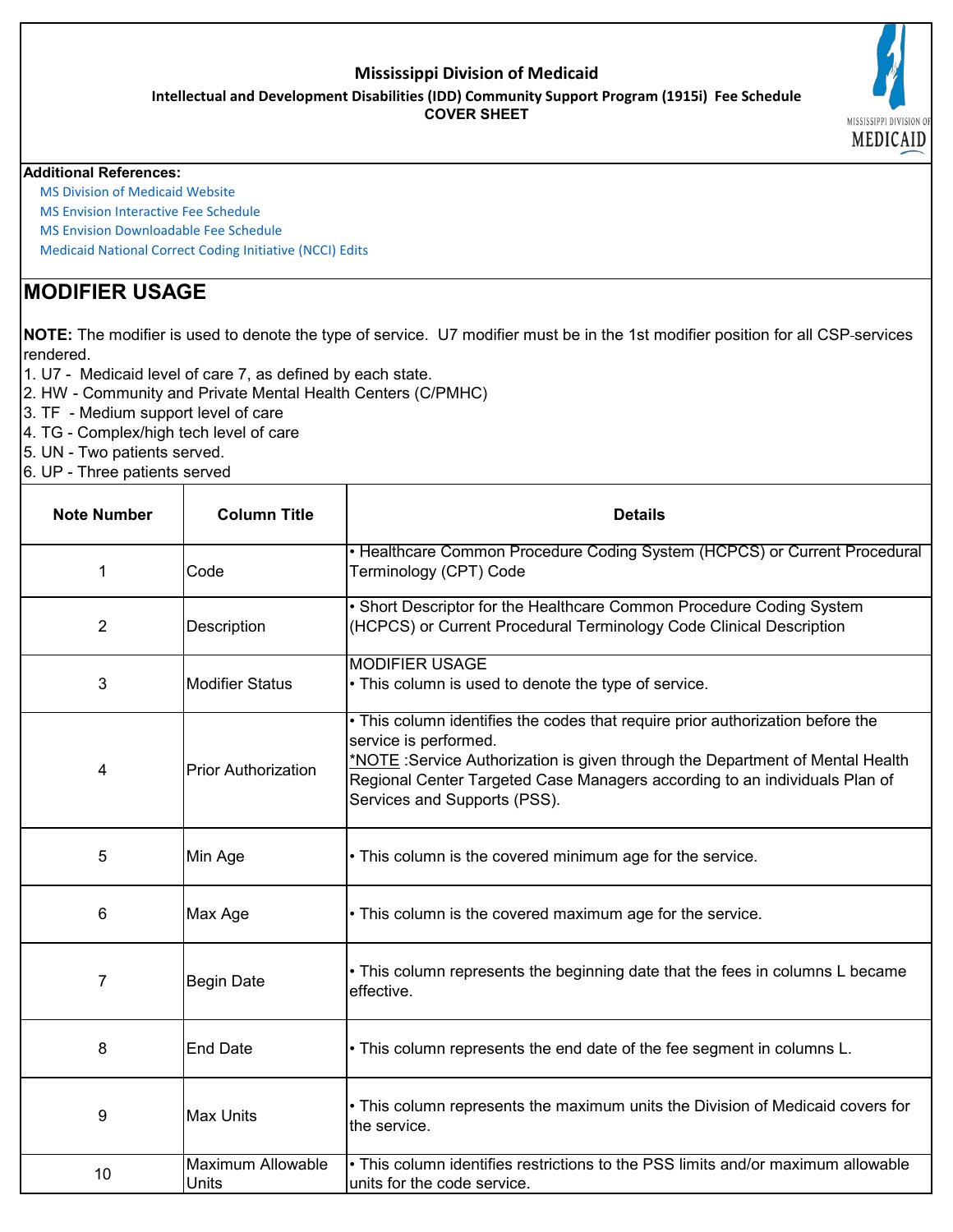| 11 | <b>IPer Time Frame</b>          | • Time Frame Abbreviations:<br>D - Daily<br><b>M</b> - Per Month<br>Y - Per State Fiscal Year                                                    |
|----|---------------------------------|--------------------------------------------------------------------------------------------------------------------------------------------------|
| 12 | <b>IFee</b>                     | • This column is the maximum amount that Division of Medicaid will pay for<br>services for each unit.                                            |
| 13 | Place of Service                | . This column denotes the types of covered/non-covered services rendered for<br>each place of service where rendered.<br>12 - Home<br>99 - Other |
| 14 | <b>Provider Type</b><br>Allowed | •This column denotes the types of covered/non-covered services rendered for<br>each provider.<br>X00 - IDDCSP<br>X05 - CommMntlHl                |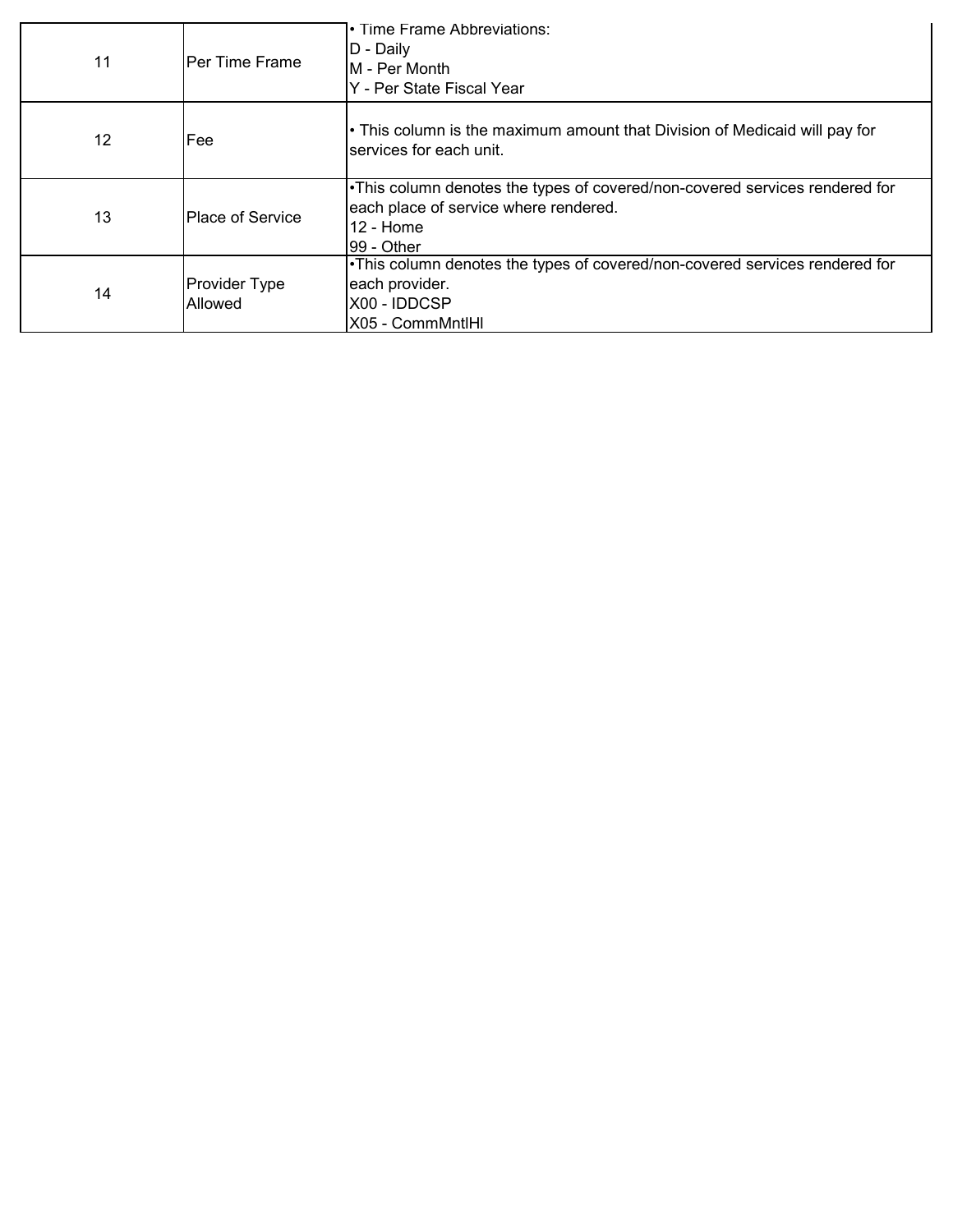

#### **Mississippi Division of Medicaid Intellectual and Development Disabilities (IDD) Community Support Program (CSP) 1915i Website Fee Schedule Print Date: January 4, 2022**

The fee schedules located on the Mississippi Medicaid website are prepared to assist Medicaid providers and are not intended to grant rights or impose obligations. Every effort is made to assure the accuracy of the information within the fee schedules as of the date they are printed. Medicaid makes no guarantee that this compilation of fee schedule information is error-free and will bear no responsibility or liability for the results or consequences of the use of these schedules. Fee schedules are posted for informational purposes only and do not guarantee reimbursement. Fees are subject to the rules and requirements of the Division of Medicaid, Federal and State law.

\*\*All services and maximums allowed quantities are subject to NCCI procedure-to-procedure or medically unlikely editing even if prior authorized.\*\*

The Current Procedural Terminology (CPT) and Current Dental Terminology (CDT) codes descriptors, and other data are copyright© 2021 American Medical Association and © 2021 American Dental Association (or such other date publication of CPT and CDT). All rights reserved. Applicable FARS/DFARS apply.

NOTE: CSP services may only be rendered and paid in accordance with frequencies and units approved on the individual member's Plan of Services and Supports (PSS) which is developed through a person-centered process based on their unique acuity and needs reviewed and approved by DMH. For CSP services, service authorizations are reviewed by the DMH Targeted Case Managers on the plan of services/support and approved by DMH Bureau of Intellectual Disabilities staff. Members may only receive CSP services during periods of active CSP eligibility as defined by the Start and End Dates of CSP specific lock-in segments.<sup>[8]</sup>

|       | Any combination of codes billed with S5100, T2015, and T2047 is limited to a maximum of 138 hours per month. |                |                        |     |                |                |                   |                 |                                          |                          |       |                                   |                                                  |
|-------|--------------------------------------------------------------------------------------------------------------|----------------|------------------------|-----|----------------|----------------|-------------------|-----------------|------------------------------------------|--------------------------|-------|-----------------------------------|--------------------------------------------------|
| Code  | <b>Description</b>                                                                                           |                | <b>Modifier Status</b> | PA  | <b>Min Age</b> | <b>Max Age</b> | <b>Begin Date</b> | <b>End Date</b> | <b>Maximum</b><br><b>Allowable Units</b> | <b>Per Time</b><br>Frame | Fee   | <b>Place of</b><br><b>Service</b> | <b>Provider</b><br><b>Type</b><br><b>Allowed</b> |
|       |                                                                                                              | Mod 1          | Mod 2                  |     |                |                |                   |                 |                                          |                          |       |                                   |                                                  |
| H2023 | Supported Employ,<br>per 15 min                                                                              | U <sub>7</sub> |                        | Yes | 18             | 999            | 11/1/2018         | 12/31/9999      | 360                                      | Y                        | 8.80  | 99                                | X05                                              |
| H2025 | <b>Supported Maint</b><br>Employ, per 15 min                                                                 | U7             |                        | Yes | 18             | 999            | 11/1/2018         | 12/31/9999      | 400                                      | M                        | 8.35  | 99                                | X05                                              |
| H2025 | Supported Maint<br>Employ, per 15 min                                                                        | U7             | UN                     | Yes | 18             | 999            | 11/1/2018         | 12/31/9999      | 400                                      | M                        | 5.22  | 99                                | X05                                              |
| H2025 | Supported Maint<br>Employ, per 15 min                                                                        | U7             | UP                     | Yes | 18             | 999            | 11/1/2018         | 12/31/9999      | 400                                      | M                        | 4.17  | 99                                | X05                                              |
| S5100 | Adult Daycare<br>Services 15M                                                                                | U7             |                        | Yes | 18             | 999            | 11/1/2018         | 12/31/9999      | 16                                       | D                        | 3.78  | 99                                | X05                                              |
| S5100 | <b>Adult Daycare</b><br>Services 15M                                                                         | U7             | <b>TF</b>              | Yes | 18             | 999            | 11/1/2018         | 12/31/9999      | 16                                       | D                        | 4.10  | 99                                | X05                                              |
| S5100 | <b>Adult Daycare</b><br>Services 15M                                                                         | U7             | <b>TG</b>              | Yes | 18             | 999            | 11/1/2018         | 12/31/9999      | 16                                       | D                        | 4.66  | 99                                | X05                                              |
| S5135 | Adult<br>Companioncare per<br>15M, 1 person                                                                  | U7             |                        | Yes | 18             | 999            | 11/1/2018         | 12/31/9999      | 16                                       | D                        | 6.34  | 99, 12                            | X05                                              |
| S5135 | Adult<br>Companioncare per<br>15M                                                                            | U7             | UN                     | Yes | 18             | 999            | 11/1/2018         | 12/31/9999      | 16                                       | D                        | 3.97  | 99, 12                            | X05                                              |
| S5135 | Adult<br>Companioncare per<br>15M                                                                            | U7             | UP                     | Yes | 18             | 999            | 11/1/2018         | 12/31/9999      | 16                                       | D                        | 3.17  | 99, 12                            | X05                                              |
| T2015 | <b>Habil Prevoc Waiver</b><br>per HR                                                                         | U7             |                        | Yes | 18             | 999            | 11/1/2018         | 12/31/9999      | 6                                        | D                        | 12.48 | 99                                | X05                                              |
| T2015 | <b>Habil Prevoc Waiver</b><br>per HR                                                                         | U7             | TF                     | Yes | 18             | 999            | 11/1/2018         | 12/31/9999      | 6                                        | D                        | 13.28 | 99                                | X05                                              |
| T2015 | <b>Habil Prevoc Waiver</b><br>per HR                                                                         | U7             | TG                     | Yes | 18             | 999            | 11/1/2018         | 12/31/9999      | 6                                        | D                        | 14.64 | 99                                | X05                                              |
| T2047 | Habil Prevoc Waiver<br>per 15 minute                                                                         | U7             |                        | Yes | 18             | 999            | 1/1/2021          | 12/31/9999      | 24                                       | Υ                        | 3.12  | 99                                | X05                                              |
| T2047 | <b>Habil Prevoc Waiver</b><br>per 15 minute                                                                  | U7             | <b>TF</b>              | Yes | 18             | 999            | 1/1/2021          | 12/31/9999      | 24                                       | D                        | 3.32  | 99                                | X05                                              |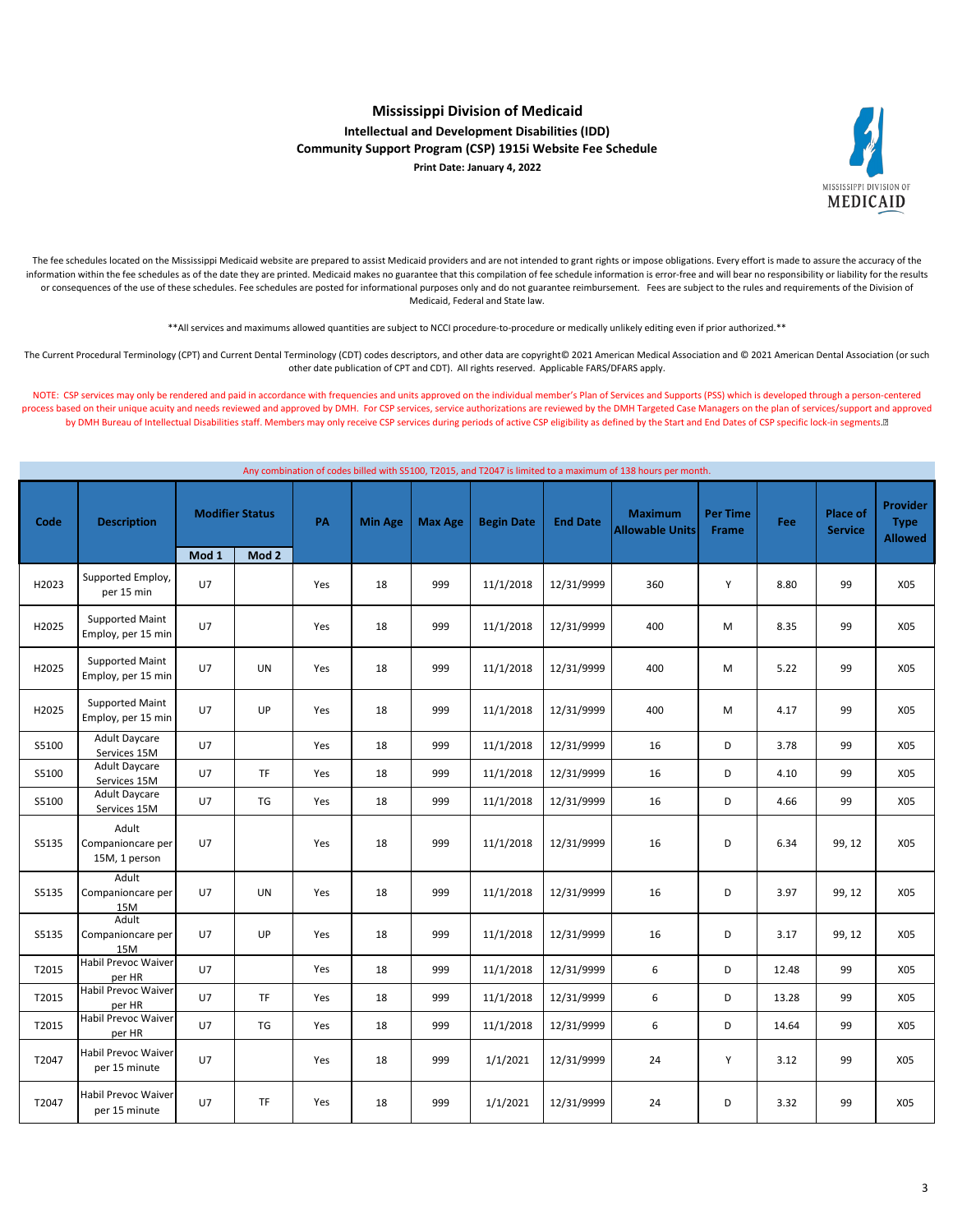

#### **Mississippi Division of Medicaid Intellectual and Development Disabilities (IDD) Community Support Program (CSP) 1915i Website Fee Schedule Print Date: January 4, 2022**

The fee schedules located on the Mississippi Medicaid website are prepared to assist Medicaid providers and are not intended to grant rights or impose obligations. Every effort is made to assure the accuracy of the information within the fee schedules as of the date they are printed. Medicaid makes no guarantee that this compilation of fee schedule information is error-free and will bear no responsibility or liability for the results or consequences of the use of these schedules. Fee schedules are posted for informational purposes only and do not guarantee reimbursement. Fees are subject to the rules and requirements of the Division of Medicaid, Federal and State law.

\*\*All services and maximums allowed quantities are subject to NCCI procedure-to-procedure or medically unlikely editing even if prior authorized.\*\*

The Current Procedural Terminology (CPT) and Current Dental Terminology (CDT) codes descriptors, and other data are copyright© 2021 American Medical Association and © 2021 American Dental Association (or such other date publication of CPT and CDT). All rights reserved. Applicable FARS/DFARS apply.

NOTE: CSP services may only be rendered and paid in accordance with frequencies and units approved on the individual member's Plan of Services and Supports (PSS) which is developed through a person-centered process based on their unique acuity and needs reviewed and approved by DMH. For CSP services, service authorizations are reviewed by the DMH Targeted Case Managers on the plan of services/support and approved by DMH Bureau of Intellectual Disabilities staff. Members may only receive CSP services during periods of active CSP eligibility as defined by the Start and End Dates of CSP specific lock-in segments.<sup>[8]</sup>

|       | Any compilation of codes billed with SS100, TZ015, and TZ047 is immedited to a maximum of 156 hours per month. |                        |                  |           |         |         |                   |                 |                                          |                          |      |                            |                                           |
|-------|----------------------------------------------------------------------------------------------------------------|------------------------|------------------|-----------|---------|---------|-------------------|-----------------|------------------------------------------|--------------------------|------|----------------------------|-------------------------------------------|
| Code  | <b>Description</b>                                                                                             | <b>Modifier Status</b> |                  | <b>PA</b> | Min Age | Max Age | <b>Begin Date</b> | <b>End Date</b> | <b>Maximum</b><br><b>Allowable Units</b> | Per Time<br><b>Frame</b> | Fee  | Place of<br><b>Service</b> | <b>Provider</b><br>Type<br><b>Allowed</b> |
|       |                                                                                                                | Mod 1                  | Mod <sub>2</sub> |           |         |         |                   |                 |                                          |                          |      |                            |                                           |
| T2047 | <b>Habil Prevoc Waiver</b><br>per 15 minute                                                                    | $U$ 7                  | TG               | Yes       | 18      | 999     | 1/1/2021          | 12/31/9999      | 24                                       | D                        | 3.66 | 99                         | X05                                       |

Any combination of codes billed with S5100, T2015, and T2047 is limited to a maximum of 138 hours per month.